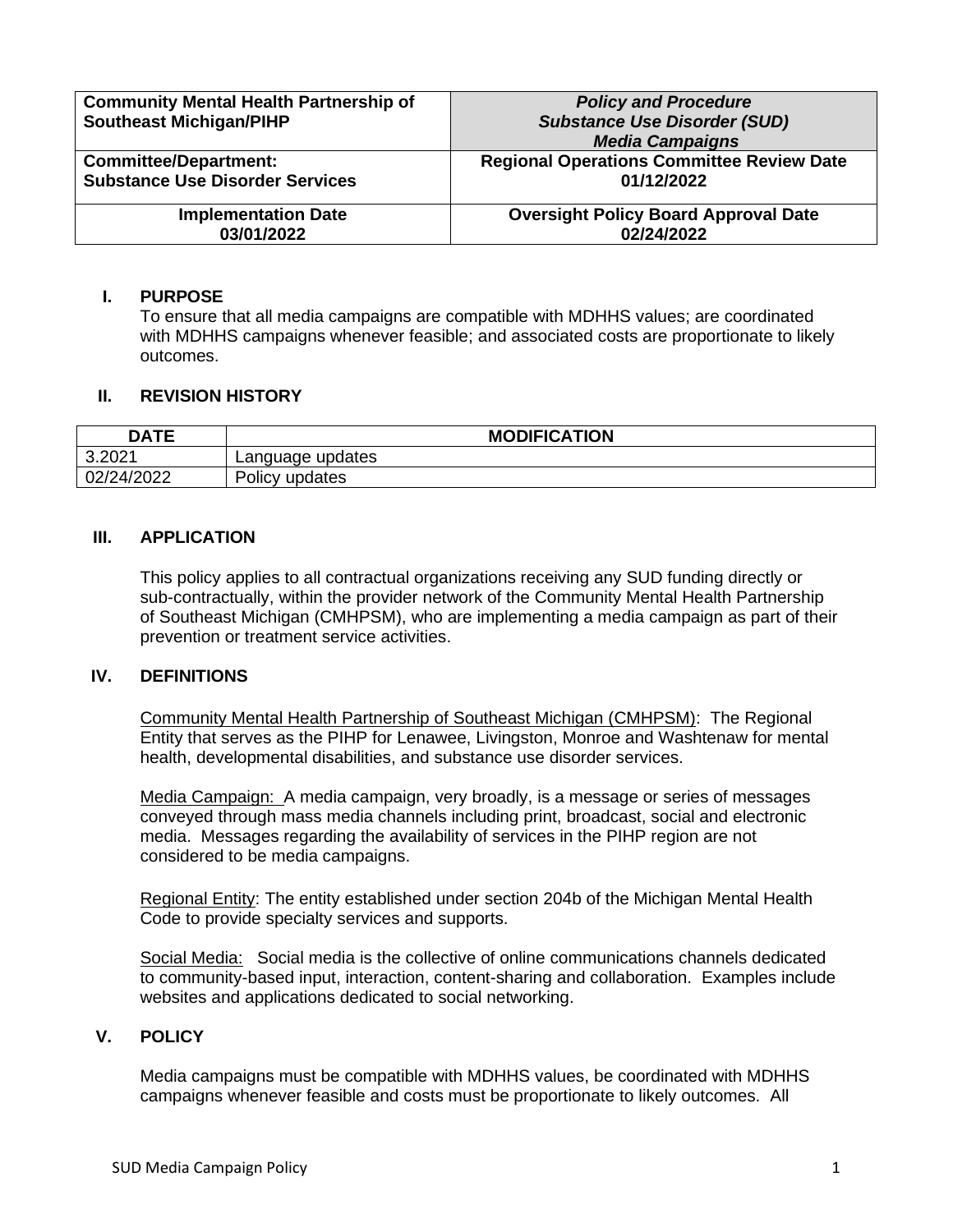campaigns must be reviewed by the CMHPSM prior to use of MDHHS-administered funding and submitted to the MDHHS for approval.

# **VI. STANDARDS**

- A. All mass media campaigns including, but not limited to billboards, bus panel messages, public service announcements (print, radio or TV); and social media messaging; are required to be submitted to the CMHPSM.
- B. "Media Campaign Request Form" must be completed and associated materials (PSA Script, Media Message, Pictures, etc.) submitted to CMHPSM no less than four weeks prior to scheduled release.
- C. No campaign may be initiated until receipt of approval by MDHHS is obtained.

# **VII. EXHIBITS**

Media Campaign Request Form

## **VIII. REFERENCES**

State of Michigan Standard Contract Terms p.4 1h; p.13 #48 Media Releases